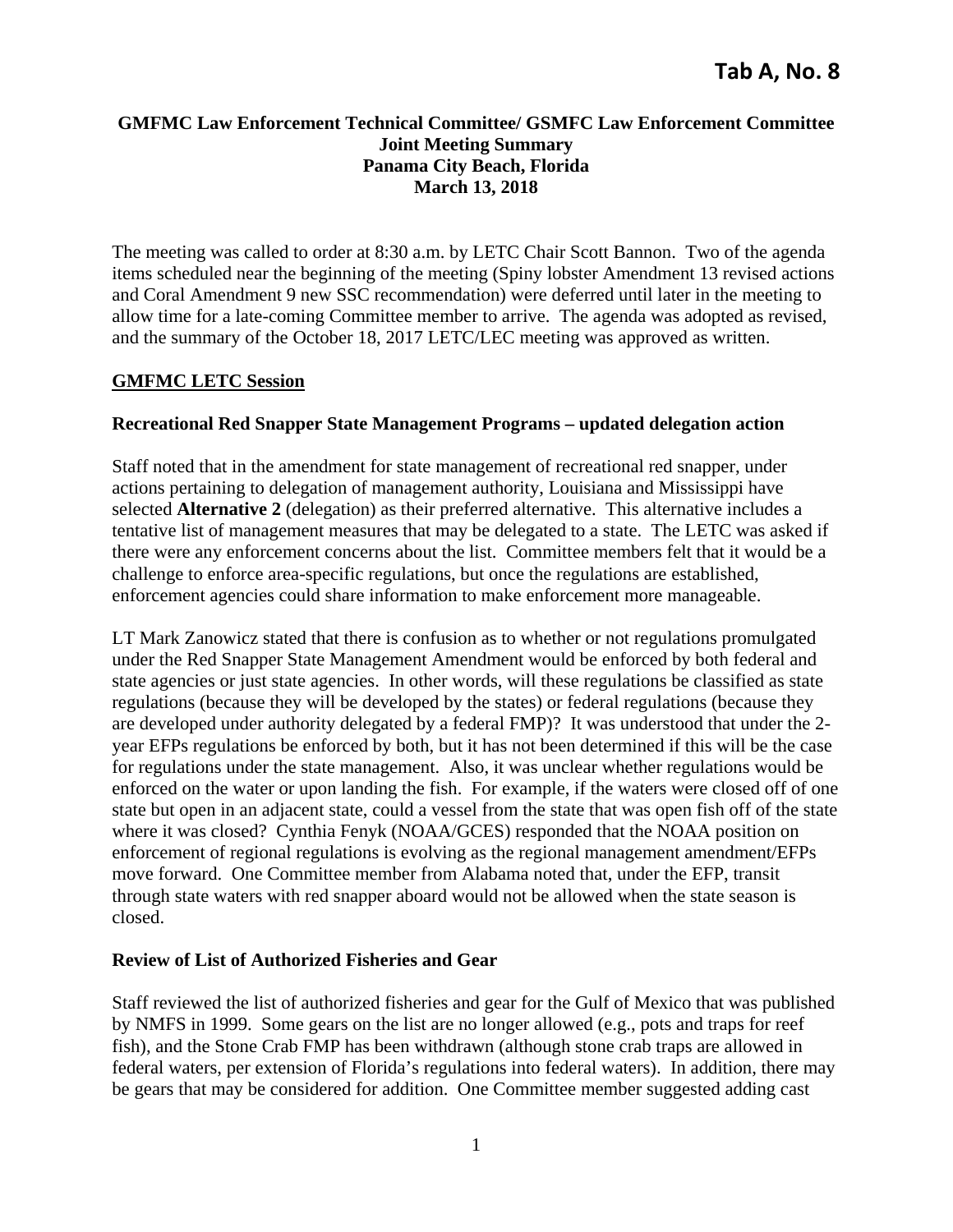nets or drop nets to the gear allowed for Spanish mackerel. Another Committee member questioned the inclusion of the oyster fishery and gear since that fishery does not occur in the EEZ. The Committee asked staff to check to make sure all gears in the authorized list have been defined in either § 622 or § 600 of the codified regulations.

# **Joint Spiny Lobster Amendment 13 (revised actions)**

Staff reviewed the modified and additional actions and alternatives since the LETC last reviewed the draft amendment. Most of the changes were to allow federal regulations to be more consistent with Florida state regulations.

Action 1 includes an alternative to add the use of bully nets to the federal regulations to be consistent with Florida state regulations. The Committee had no comment beyond checking to make sure the federal and Florida state definitions of a bully net were consistent.

Action 2 includes alternatives to align state and federal spiny lobster commercial trip limits. For Alternative 3, which sets trip limits when diving offshore of specific counties (Broward, Dade, Monroe, Collier, and Lee), Committee members felt that the regulations need to include specific latitudes for the county boundaries.

Action 3 includes an alternative to make federal specifications of degradable panels in spiny lobster traps consistent with the more restrictive Florida state regulations. A Committee member stated that most fishermen are already building their traps based on the Florida specifications in order to have the greatest flexibility on where to fish them.

Action 4 includes an alternative to restrict harvest of spiny lobster within 10 yards of artificial habitat. A linear measurement of 10 yards is currently used by Florida Law Enforcement, but it was noted that enforcement of a 10-yard rule could be difficult to enforce.

Action 5 is primarily administrative and the Committee was not requested to provide comments.

# **Coral Amendment 9 – New SSC recommendation**

Staff reviewed comments and motions made at the January 9-10, 2018 SSC meeting that reviewed draft Coral Amendment 9.

Action 2 proposes setting 3 new HAPC areas in the southeastern Gulf within the 400-600 meter (219-328 fathom) depth range. Each HAPC would be rectangular in shape. The SSC recommended a new alternative to create a single HAPC encompassing all 3 proposed HAPCs. This would create a larger rectangular shaped HAPC. Committee members felt they could enforce either proposal as long as the latitude-longitude coordinates are given.

Action 3 proposes setting 6 new HAPC areas in the northeastern Gulf. Bottom tending gear would be prohibited in these areas, except that in one area, Viosca Knoll 862/906, there would be an exemption for bottom tending gear for fishermen possessing a royal red shrimp endorsement for fishing with royal red shrimp fishing gear. This exemption was proposed because, although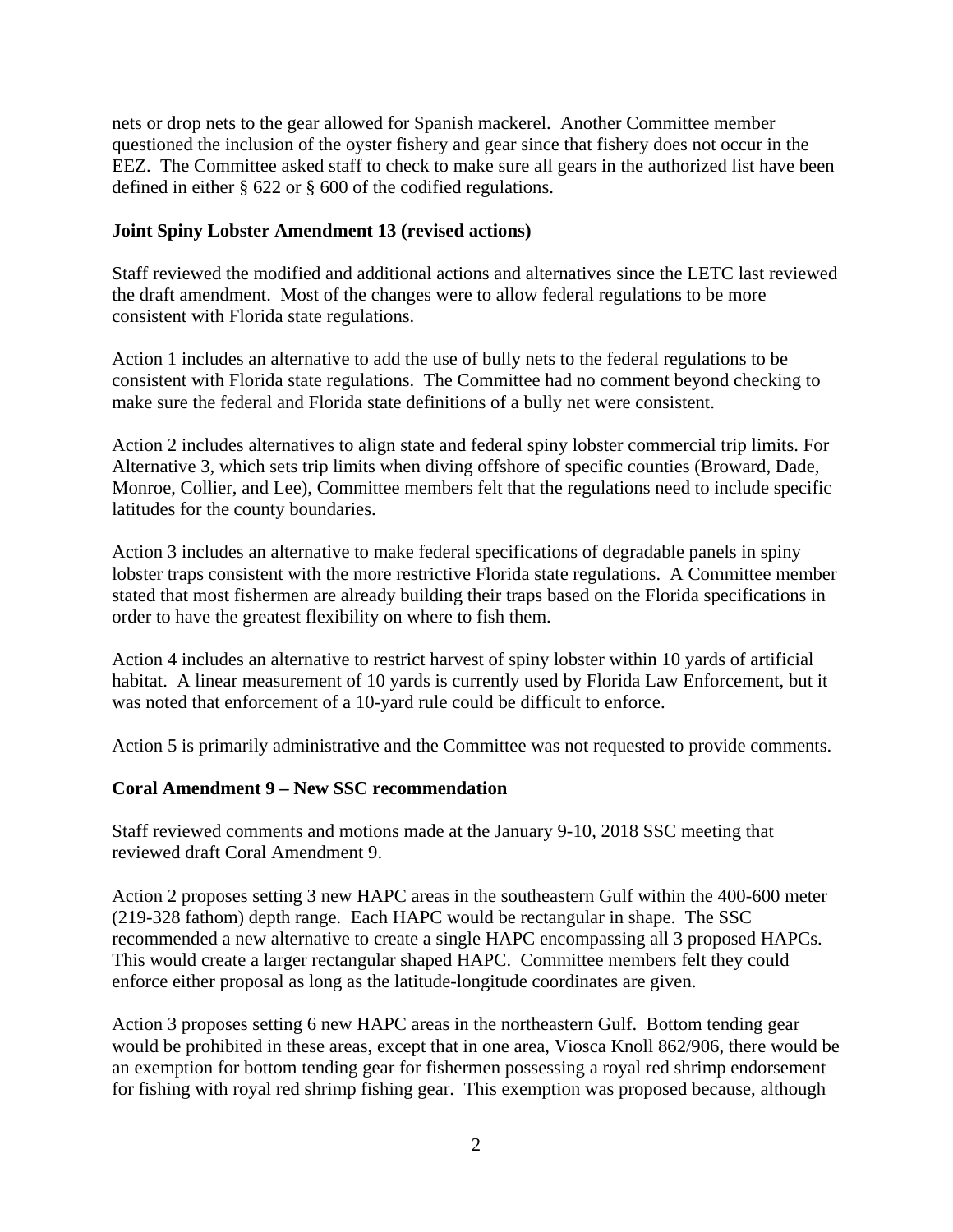royal red shrimp fishermen do not trawl on the reef itself, the vessel must travel a few miles while retrieving the trawl due to the depth fished. The SSC proposed alternative wording to allow permitted royal red shrimp vessels to transit the area while fishing for royal red shrimp, but with the trawl gear off the bottom. Committee members questioned the enforceability of the SSC proposal because they would have no way of knowing if the gear was on or off the bottom. Committee members instead suggested that it would be more enforceable to say that vessels must be actively retrieving the gear. The purpose of this suggested wording is to ensure that the gear is off the bottom while the vessel is in the proposed HAPC.

### **Discussion of Possible Team of the Year Award**

The Current Officer of the Year award is for an individual officer. Committee members noted that all agencies have enforcement teams of 2 or more people, and a Team of the Year award may be appropriate. In some cases, teams could be multi-agency teams. Committee members were in support of developing a Team of the Year award. It was noted that care would need to be taken for teams that included undercover agents (e.g., names might need to be withheld, and a surrogate might need to accept the award). Colonel Bannon offered to put together some notes on modifying the Officer of the Year award into a Team of the Year award for discussion at the next LETC meeting.

# **LETC Other Business – Commercial IFQ Reporting**

A Committee member discussed situations where a vessel in the commercial red snapper IFQ program underestimates its catch when hailing in while returning to port. In one case, a vessel hailed in with an estimate of 500 pounds of red snapper, but at the dock it unloaded 1,100 pounds In that instance, an officer was present to observe the unloading, but if no officer is present, are the fish accurately deducted from the red snapper commercial quota? The concern by the Committee is that some commercial red snapper landings could be unreported, or reported and sold as a different species such as vermilion snapper.

Under current regulations, vessels are required to notify NMFS at least three hours in advance of the time of landing to report the time and location of landing, and the estimated red snapper landings in pounds gutted weight, but there is no guidance on how accurate that estimate has to be. All that is required in the landings notification is that there be an estimate of the pounds of red snapper to be landed. One Committee member felt that some fishermen don't take the hail-in requirement seriously, and just provide any number of pounds. Committee members discussed requiring estimates to be within a certain percentage (e.g., within 10%) of the actual landings. Jessica Stephen stated that this suggestion had been previously discussed by the LETC<sup>1</sup>, but was rejected because of difficulty in determining an appropriate percentage. For example, requiring an estimate to be within some percentage would be more difficult for a smaller amount of fish

<sup>&</sup>lt;sup>1</sup> From the summary of the October 2013 LEAP meeting:

Some Committee members reported that, under the IFQ hail-in requirements, they had reports that fishermen were under-reporting their catches. The reason was because it was easier for the dealer to correct an underestimate then to go through the paperwork needed to correct an overestimate. When officers were present to observe the vessel being offloaded, any corrections needed were made, but there was some question whether those corrections to the under-reporting were being made when officers were not present. It was suggested that NMFS have an auditor investigate this.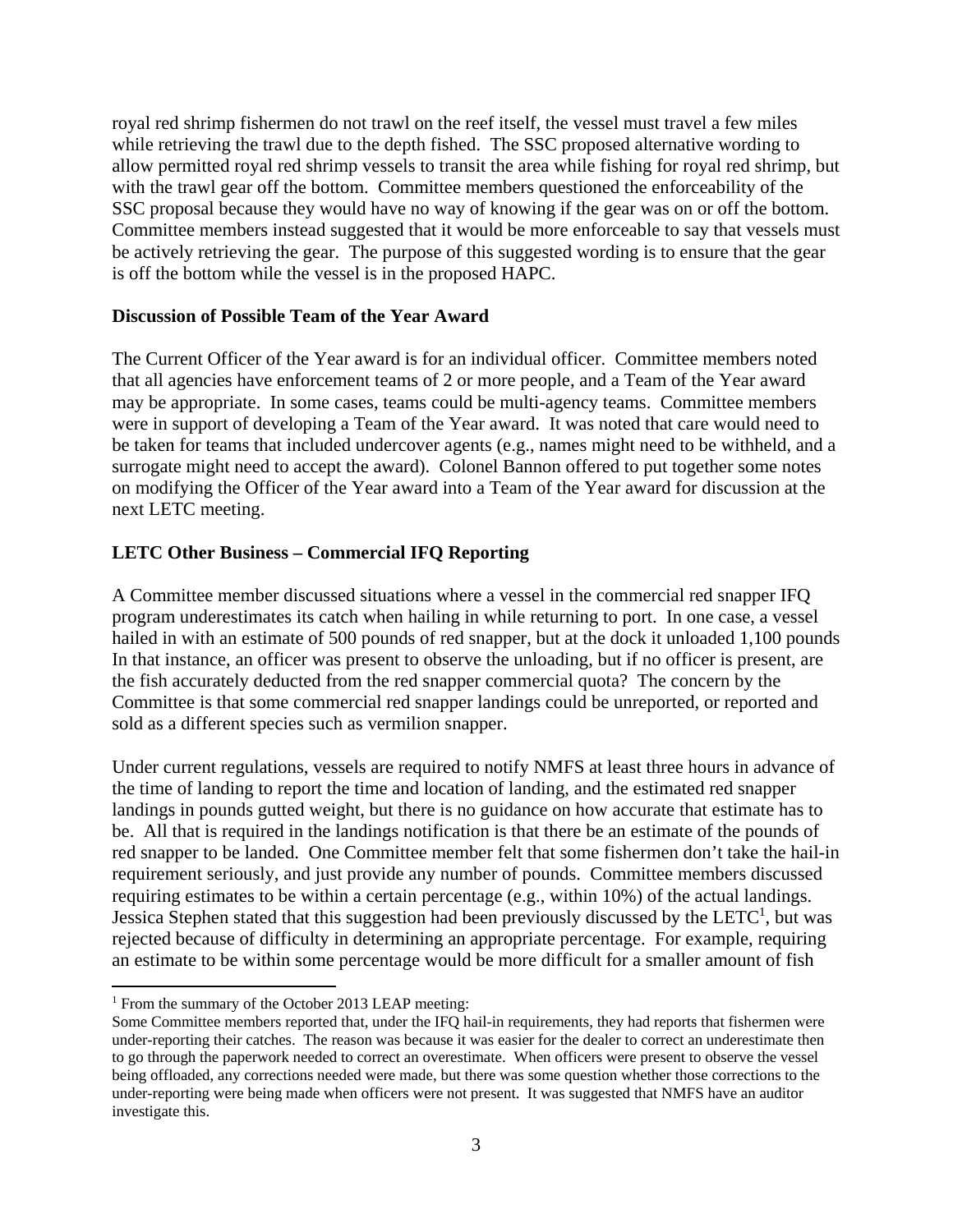than a larger amount of fish (e.g., 10% of 100 lbs compared to 10% of 1,000 lbs). Requiring landings estimates to be within a specific poundage was also considered by NMFS, but it was felt that this would be more difficult for newer fishermen to estimate. Instead of using these approaches, NMFS matches every landing notification to a landings transaction (completed by the dealer) so that the landings can be audited. That information is available to enforcement officers through the JEA system, and can be used to look for patterns of abuse. However, a Committee member noted that enforcement officers in the field may not have immediate access to the IFQ system. Dr. Stephen added that NMFS has discussed adding summary settlements to the penalty schedule for misestimating landings, but that might need to be a judgement call by the enforcement officer. Also, because of the 3-hour hail-in requirement, some vessels making day trips will both hail-out and hail-in when they are leaving the dock before actually catching any fish.

One Committee member suggested that dealer records could be examined for discrepancies between the estimated weight and the actual weight of landed fish. If all landed fish are being legally sold, then the dealer's purchase records and sales records should be about the same. After further discussion, the Committee passed the following motion.

**The LEC/LETC recommends that Gulf Council entertain discussion regarding the accuracy of reporting estimates in the advanced notification of landing in the Red Snapper IFQ Program due to an increased observance of under-reporting.** 

# **GSMFC LEC Session**

### **Future of JEA and JEA Funding Discussion**

Colonel Bannon (AMRD) reported that the President's budget would eliminate the JEA program which is funded at approximately \$18 million. Dave Donaldson reminded the Committee that, while these cuts have been threatened in the past, they have always been reinstated. The goal of Congress is to get the budget in place earlier this year than in the past. Hopefully there will be no continuing resolution.

Regarding funding, there was no discussion in Washington as to making JEA a line item. Mr. Donaldson stated it is much harder to move money from line items.

Per Colonel Bannon, if the proposed budget cut does remain in 2019, the work will still be done and violations will not be passed up. Even though the JEAs are in question, the agencies still have the CEAs (Cooperative Enforcement Agreements) which still allow for the states to perform federal patrols, just without funding support.

### **Potential Updating of Two-Year Operations Plan 2019-2020**

Steve VanderKooy indicated that the Gulf's Fisheries Enforcement Operations Plan will expire at the end of this year. The LEC will review the plan on behalf of both committees and suggest any additions, edits, or deletions in an effort to update the Operations Plan through 2019 and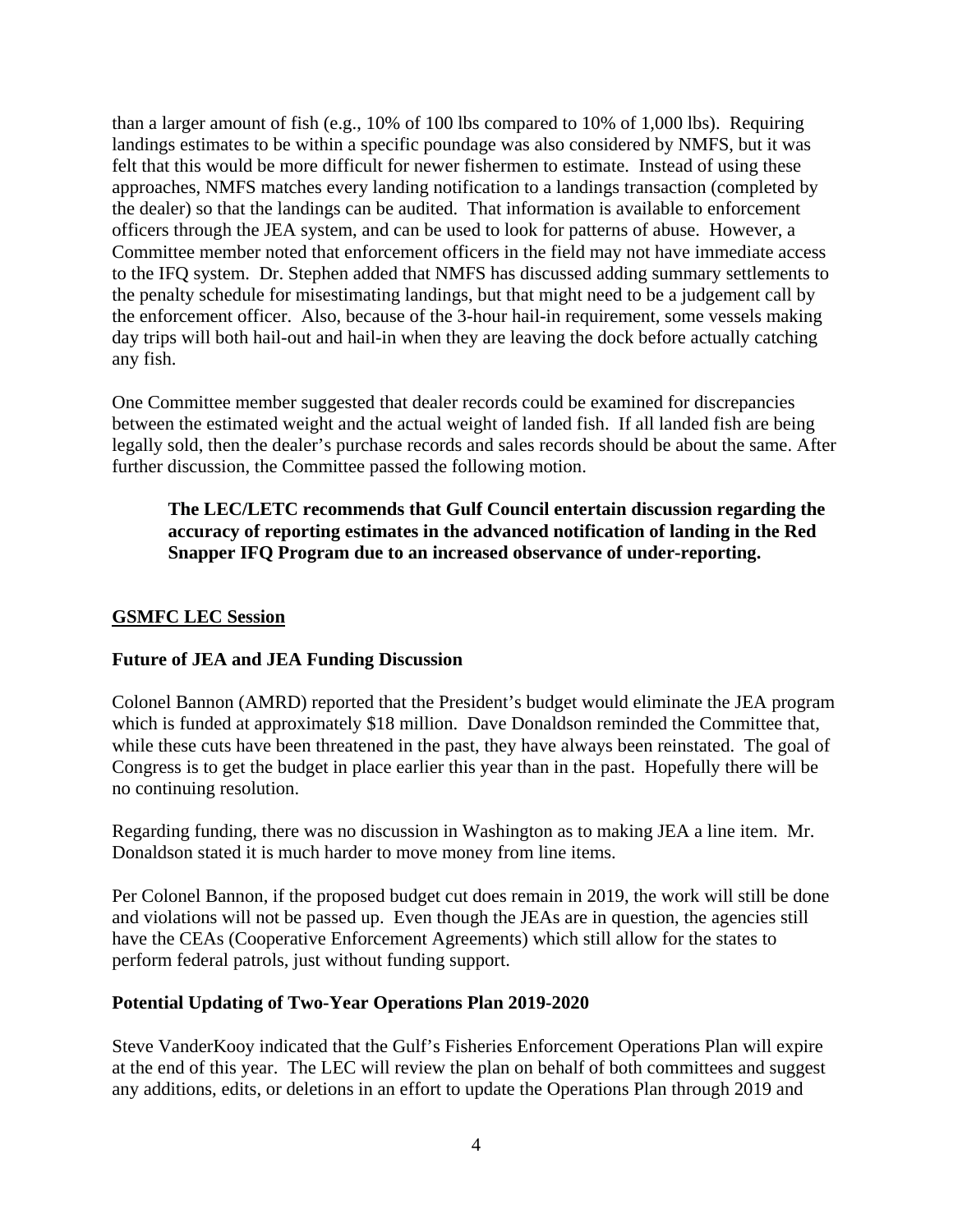2020. The Plan identifies tasks the agencies may pursue to accomplish the goals identified in the four-year strategic plan. Mr. VanderKooy will work to collect the changes and update the document for presentation and approval by both the Council and the Commission later this year.

# **IJF Program Activity**

Cobia Profile – Patrick Carron discussed the profile and stated that he still needs Florida's section. He stated that the last meeting was held in December and the next meeting is planned for late April on Dauphin Island. The Task Force is moving swiftly in the drafting process and would like to have a final draft in time for the Gulf Cobia SEDAR in 2019.

Officers' Pocket Guide – Debbie McIntyre explained that the purpose of the Officers' Pocket Guide is for use by officers in the field. She stated that, due to budget issues in the recent past, the waterproof, spiral-bound version of this publication was discontinued and made available online only. She indicated that, as it turns out, the budget constraints still exist and the Commission is unable to print and distribute waterproof copies. She will email the LEC members later this month to ask for each state/agency's updates to this publication.

Annual License and Fees – Ms. McIntyre indicated that she will contact LEC members in May to ask for updates to the Annual License and Fees publication. This publication is printed in-house and distributed to the LEC by mail. Ms. McIntyre encouraged any new members of this committee to contact her with questions or for assistance with any of the enforcement publications.

Law Summary (red book) – Ms. McIntyre displayed a copy of the 2017 Law Summary (red book) and explained that this publication is too large to print for distribution but is made available online only. She will contact LEC members for their updates to this document in August. For the benefit of those new on the committee, she explained that this document is a compilation of all five states' latest saltwater regulations books (commercial and recreational) as PDFs. She urged new committee members to contact her if they have questions.

# **State Report Highlights**

With the exception of Mississippi and Florida, written state reports were submitted prior to the meeting. **On motion by Assistant Commander Reeder, seconded by Major Hebert, the written state reports were accepted as written.**

# **Other Business**

Colonel Bannon will give the LEC/LETC report to the Commission on Thursday. He informed Committee members that this will be his last meeting and he will be replaced soon.

Mr. Atran explained that he will retire in June. He stated that there are a lot of changes going on in the Council.

The meeting adjourned at 2:15 p.m.